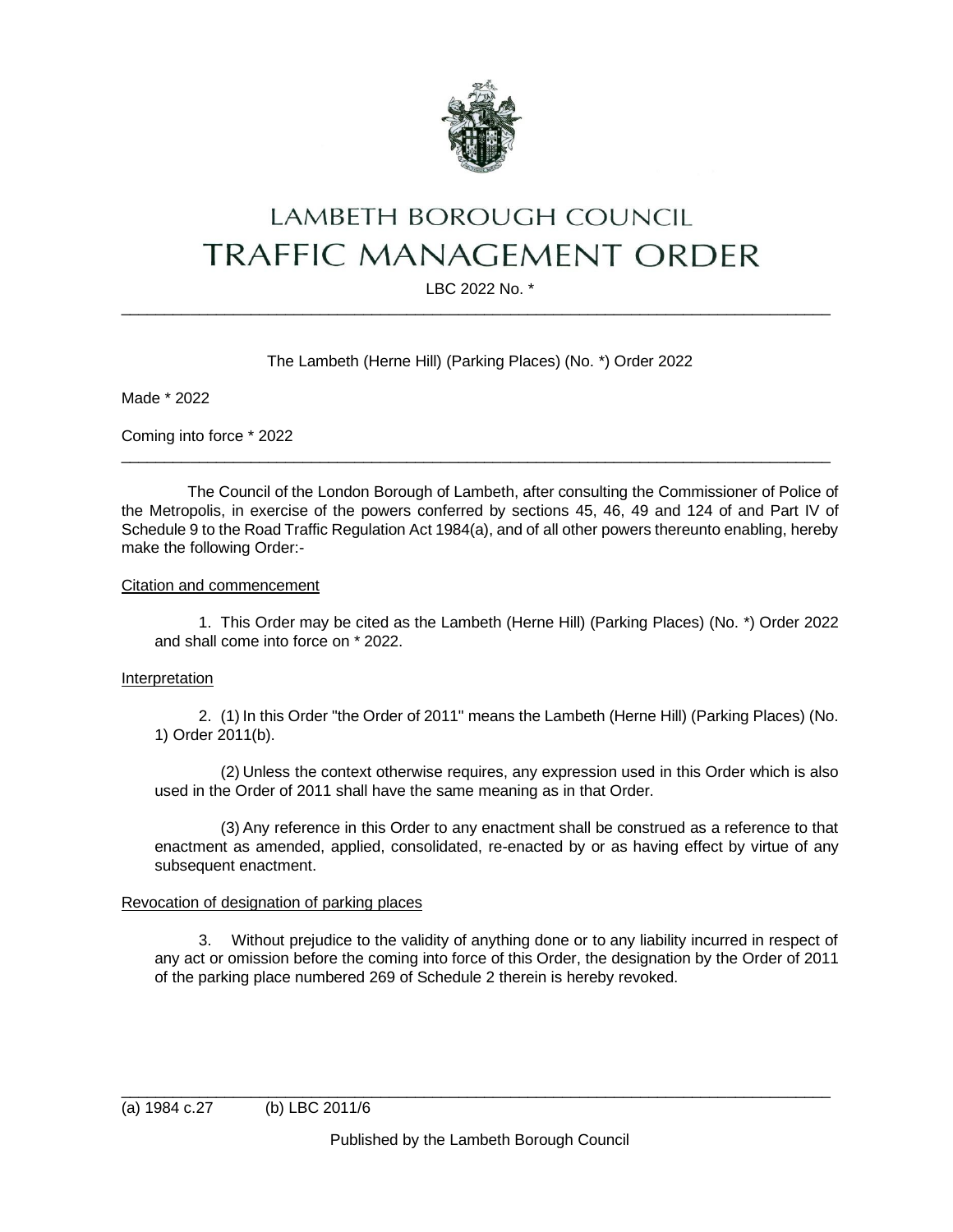#### Designation of parking places and application of the Order of 2009 thereto

4. (1) Each area on a highway comprising a length of carriageway of a street specified in column 2 of the Schedule to this Order and bounded on one side of that length by the edge of the carriageway and on the other sides by a white line marking is designated as a parking place.

(2) The reference in this Article to a white line marking shall be construed as a reference to the white line marking (either broken or continuous) provided for in Schedule 7 to the Traffic Signs Regulations and General Directions 2016(a) or, if applicable, authorised by the Secretary of State by virtue of section 64 of the Road Traffic Regulation Act 1984.

(3) The provisions of the Order of 2011 (other than Articles 5 and 6) shall apply to the areas designated as parking places by this Order as if in those provisions any reference to a parking place included a reference to an area designated as a parking place by this Order and as if any reference to Schedule 2 to the Order of 2011 included a reference to the Schedule to this Order.

Placing of traffic signs, etc.

- 5. The Council shall:-
	- (a) place and maintain traffic signs indicating the limits of each parking place referred to in the Schedule to this Order;
	- (b) place and maintain in or in the vicinity of each parking place referred to in the Schedule to this Order traffic signs indicating that such parking place may be used during the permitted hours for the leaving only of the vehicles specified in Article 5 of the Order of 2011;
	- (c) carry out such other work as is reasonably required for the purposes of the satisfactory operation of each parking place referred to in the Schedule to this Order.

Dated this \* day of \* 2022

Ben Stevens Highway Network Manager

\_\_\_\_\_\_\_\_\_\_\_\_\_\_\_\_\_\_\_\_\_\_\_\_\_\_\_\_\_\_\_\_\_\_\_\_\_\_\_\_\_\_\_\_\_\_\_\_\_\_\_\_\_\_\_\_\_\_\_\_\_\_\_\_\_\_\_\_\_\_\_\_\_\_\_\_\_\_\_\_\_\_ (a) S.I. 2016/362